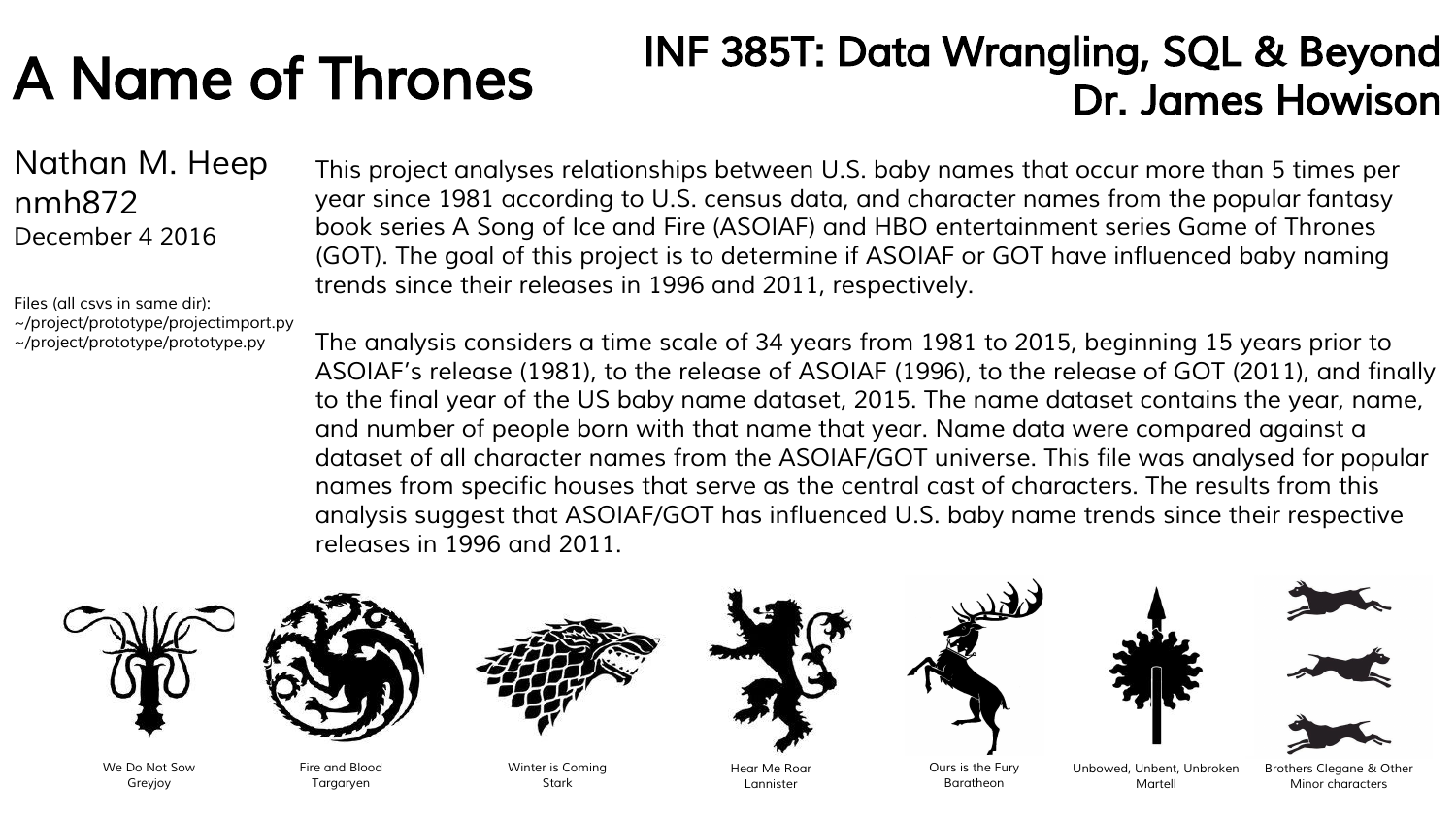## **PROCESS**

The following steps were necessary to import and transform data for analysis. All code and comments are located in projectimport.py and prototype.py.

- Import all US baby names to holden (iSchool server) after the year 1980. This provides a sense of naming trends for the fifteen years prior to ASOIAF's release. Original file had year data extending only to 2014.
- Locate and prep the 2015 baby name file by adding a header row, year column, and appending 2015 to all rows.
- Import all character names to holden from the ASOIAF/GOT universe.
- Strip all first names from the GOT table and append to a new field "fixedname" with only first names.
- Output names to a new table "gotnames" on holden.
- Compare gotnames with national\_names table, append new column called inGOT, insert 0 , 1 if the name is not inGOT or is inGOT.
- Output CSV that contains all US baby names from all years that match a GOT name for that year.

Arya, Robb, Catelyn, Sansa, Bran, Tywin, Tyrion, Jaime

Jon Snow

Import CSV to Tableau 10.1 for visualization and analysis.

Balon, Theon, Asha Daenerys, Nymeria, Balor, Aemon,

Brynden Rivers



Renly Brothers Sandor & Gregor Clegane with Minor Characters Beric, Edric, Ashara, Shae, Jorah

Oberyn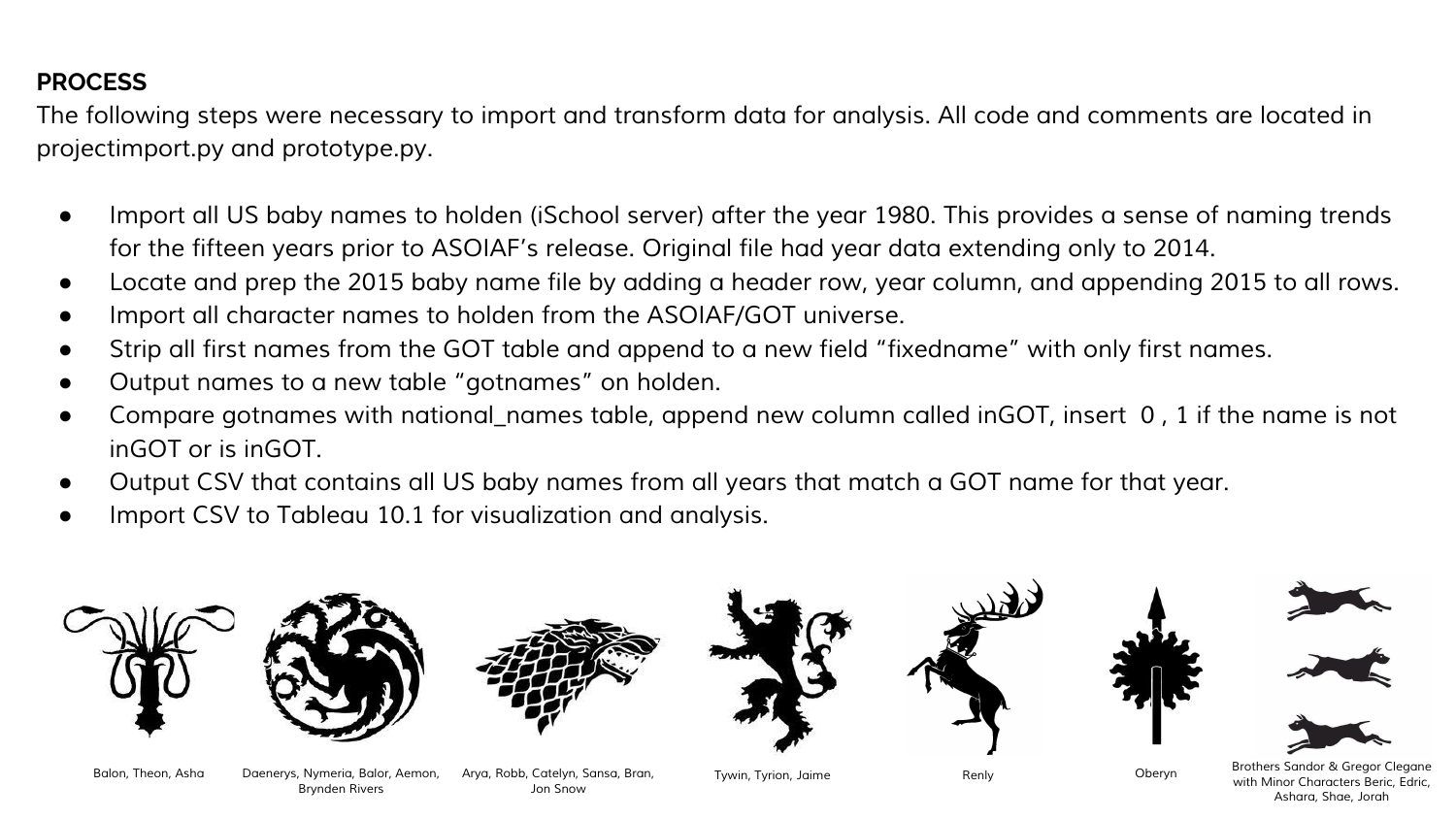## Database / Tables **WORKFLOW SCREENSHOTS**

#### characters

| id             | name                       | title                   | house           | heir                  | spouse                    | fixedname      |
|----------------|----------------------------|-------------------------|-----------------|-----------------------|---------------------------|----------------|
| 1              | Viserys II<br>Targaryen    |                         |                 | Aegon IV<br>Targaryen |                           | <b>Viserys</b> |
| $\overline{2}$ | <b>Walder Frey</b>         | Lord of the<br>Crossing | House Frey      |                       | Perra Royce               | Walder         |
| 3              | Addison Hill               | Ser                     | House Swyft     |                       |                           | Addison        |
| $\Delta$       | Aemma<br>Arryn             | Queen                   | House Arryn     |                       | Viserys I<br>Targaryen    | Aemma          |
| 5              | Sylva<br>Santagar          | Greenstone              | House Santagar  |                       | <b>Fldon</b><br>Estermont | Sylva          |
| 6              | Tommen<br><b>Baratheon</b> |                         |                 | Myrcella<br>Baratheon |                           | Tommen         |
| $\overline{7}$ | Valarr<br>Targaryen        | Hand of the<br>King     | House Targaryen |                       | Kiera of<br>Tyrosh        | Valarr         |
| 8              | Viserys I<br>Targaryen     |                         |                 | Rhaenyra<br>Targaryen |                           | <b>Viservs</b> |
| 9              | Wilbert                    | Ser                     |                 |                       |                           | Wilbert        |
| 10             | Wilbert<br>Osgrey          | Ser                     | House Osgrey    |                       |                           | Wilbert        |
| 11             | Will                       |                         | Night's Watch   |                       |                           | Will           |

#### gotnames

#### fixedname Vise Wal Ado Aen Syh  $*$  ... 1 1 1 1 1 1 1 1 1 1 1 1  $*$ Val Will Will Will

Has a first name from a book

Derived from full

name

| Viserys  |
|----------|
| Walder   |
| Addison  |
| Aemma    |
| Sylva    |
| Tommen   |
| Valarr   |
| Wilbert  |
| Will     |
| Willam   |
| Willem   |
| Willifer |
| Willit   |
| Willis   |
| Willow   |
| Willum   |
| Wolmer   |

#### Was given a first name at birth

Matches a character name

#### national\_names

| id             | name          | vear | gender count |       |
|----------------|---------------|------|--------------|-------|
| $\mathbf{1}$   | Jennifer      | 1981 | F            | 57041 |
|                | 2 Jessica     | 1981 | F            | 42526 |
|                | 3 Amanda      | 1981 | F            | 34372 |
|                | 4 Sarah       | 1981 | F            | 28166 |
| 5 <sup>1</sup> | Melissa       | 1981 | F            | 28006 |
| 6              | Amy           | 1981 | F            | 20339 |
| $\overline{7}$ | <b>Nicole</b> | 1981 | F            | 20312 |
| 8              | Stephanie     | 1981 | F            | 20207 |
| 9              | Elizabeth     | 1981 | F            | 20171 |
| 10             | Heather       | 1981 | F            | 17943 |
| 11             | Michelle      | 1981 | F            | 17770 |
| 12             | Rebecca       | 1981 | F            | 16733 |
| 13             | Kimberly      | 1981 | F            | 16691 |
| 14             | Tiffany       | 1981 | F            | 16416 |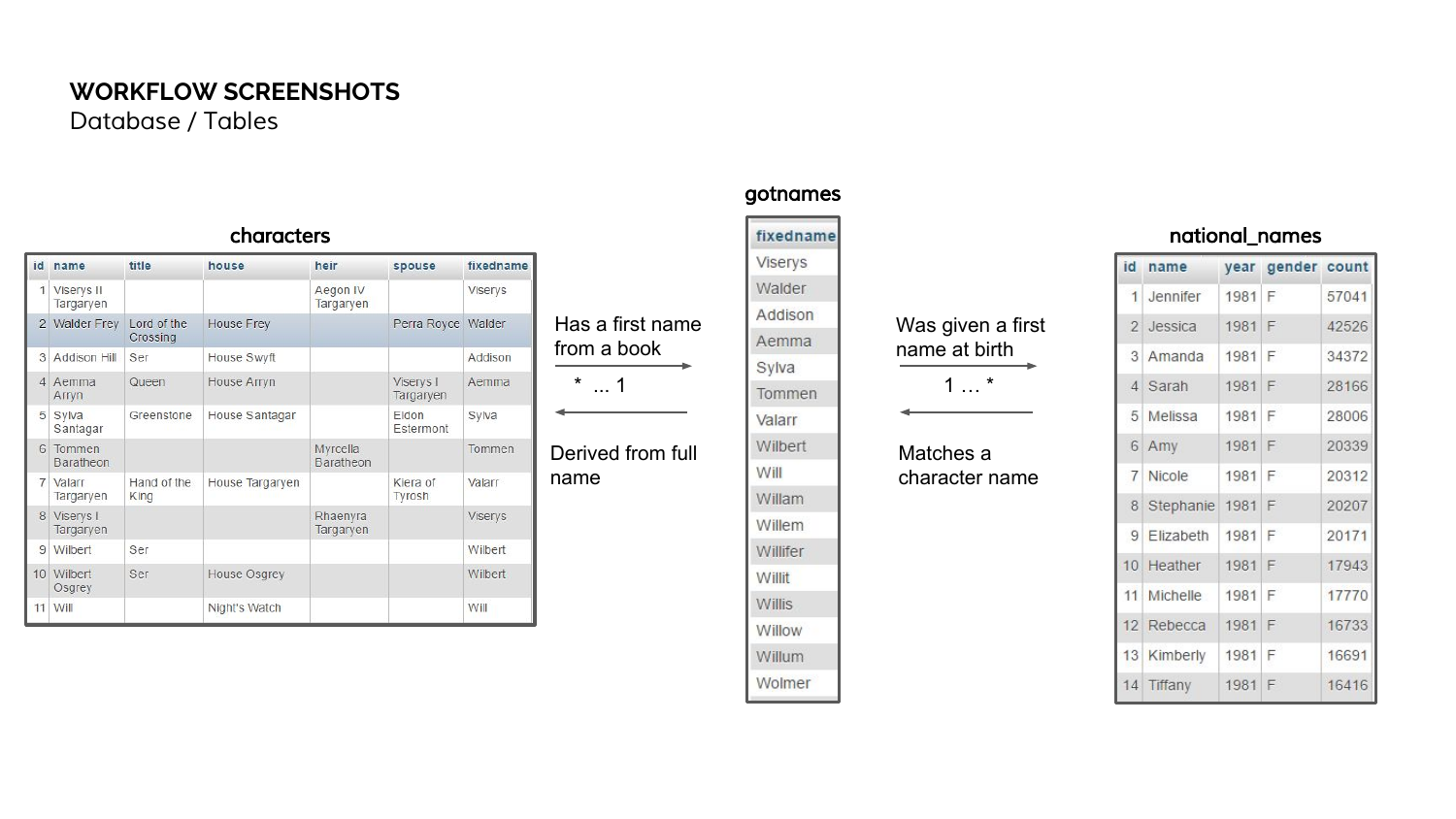## **SQL/PYTHON EXPORT**

Query to create a new table that joins gotnames and national\_names where the two match, along with the number of people with that name for that year.

| SELECT national names.name AS Name, national names.year AS Year, count AS 'Number of     |  |
|------------------------------------------------------------------------------------------|--|
| People', IF( gotnames.fixedname IS NULL , 0, 1 ) AS inGOT                                |  |
| FROM national names                                                                      |  |
| LEFT OUTER JOIN gotnames ON national names.name = gotnames.fixedname<br>HAVING inGOT = 1 |  |

| <b>Name</b> |      | Year Number of People inGOT |                |
|-------------|------|-----------------------------|----------------|
| Melissa     | 1981 | 28006                       | 1              |
| Holly       | 1981 | 4565                        | $\overline{1}$ |
| Robin       | 1981 | 2868                        | 1              |
| Bethany     | 1981 | 2693                        | 1              |
| Barbara     | 1981 | 2531                        | 1              |
| Jaime       | 1981 | 2386                        | $\overline{1}$ |
| <b>Beth</b> | 1981 | 2310                        | 1              |
| Joanna      | 1981 | 1825                        | $\mathbf{1}$   |
| Joy         | 1981 | 1621                        | 1              |
| Marissa     | 1981 | 1450                        | $\overline{1}$ |
| Robyn       | 1981 | 1367                        | 1              |
| Rhonda      | 1981 | 1356                        | $\overline{1}$ |
| Alyssa      | 1981 | 1129                        | 1              |
| Johanna     | 1981 | 880                         | $\overline{1}$ |
| Jocelyn     | 1981 | 809                         | 1              |
| Emma        | 1981 | 533                         | $\overline{1}$ |

## Python code to run the query and output to a new file, nationalgotonlyoutput.csv

| ith connection.cursor() as cursor:<br>$sal =$                                                                                                                                       |
|-------------------------------------------------------------------------------------------------------------------------------------------------------------------------------------|
| ELECT national_names.name AS Name, national_names.year AS Year, count AS 'Number of<br>eople', IF( gotnames,fixedname IS NULL , 0, 1 ) AS inGOT<br>ROM national names               |
| EFT OUTER JOIN gotnames ON national names.name = gotnames.fixedname<br>$AVING inGOT = 1$                                                                                            |
| cursor.execute(sql)<br>$results = cursor.fetchall()$<br>$\text{csv}_\text{column order} = \text{list}(\text{results}[0], \text{keys}())$                                            |
| with open('nationalgotonlyoutput.csv', 'w', newline='') as csvfile:<br>myCsvWriter = csv.DictWriter(csvfile, delimiter=',',<br># quotechar='"'.<br># fieldnames = csv column order) |
| myCsvWriter.writeheader()<br>for row in results:<br>myCsvWriter.writerow(row)                                                                                                       |

| Data was imported into Tableau for<br>analysis |
|------------------------------------------------|

| Year |      | Number o Name |               | inGOT |
|------|------|---------------|---------------|-------|
|      | 1981 |               | 28006 Melissa | 1     |
|      | 1981 |               | 4565 Holly    | 1     |
|      | 1981 |               | 2868 Robin    | 1     |
|      | 1981 |               | 2693 Bethany  | 1     |
|      | 1981 |               | 2531 Barbara  | 1     |
|      | 1981 |               | 2386 Jaime    | 1     |
|      | 1981 | 2310 Beth     |               | 1     |
|      | 1981 |               | 1825 Joanna   | 1     |
|      | 1981 | 1621 Joy      |               |       |
|      |      |               |               |       |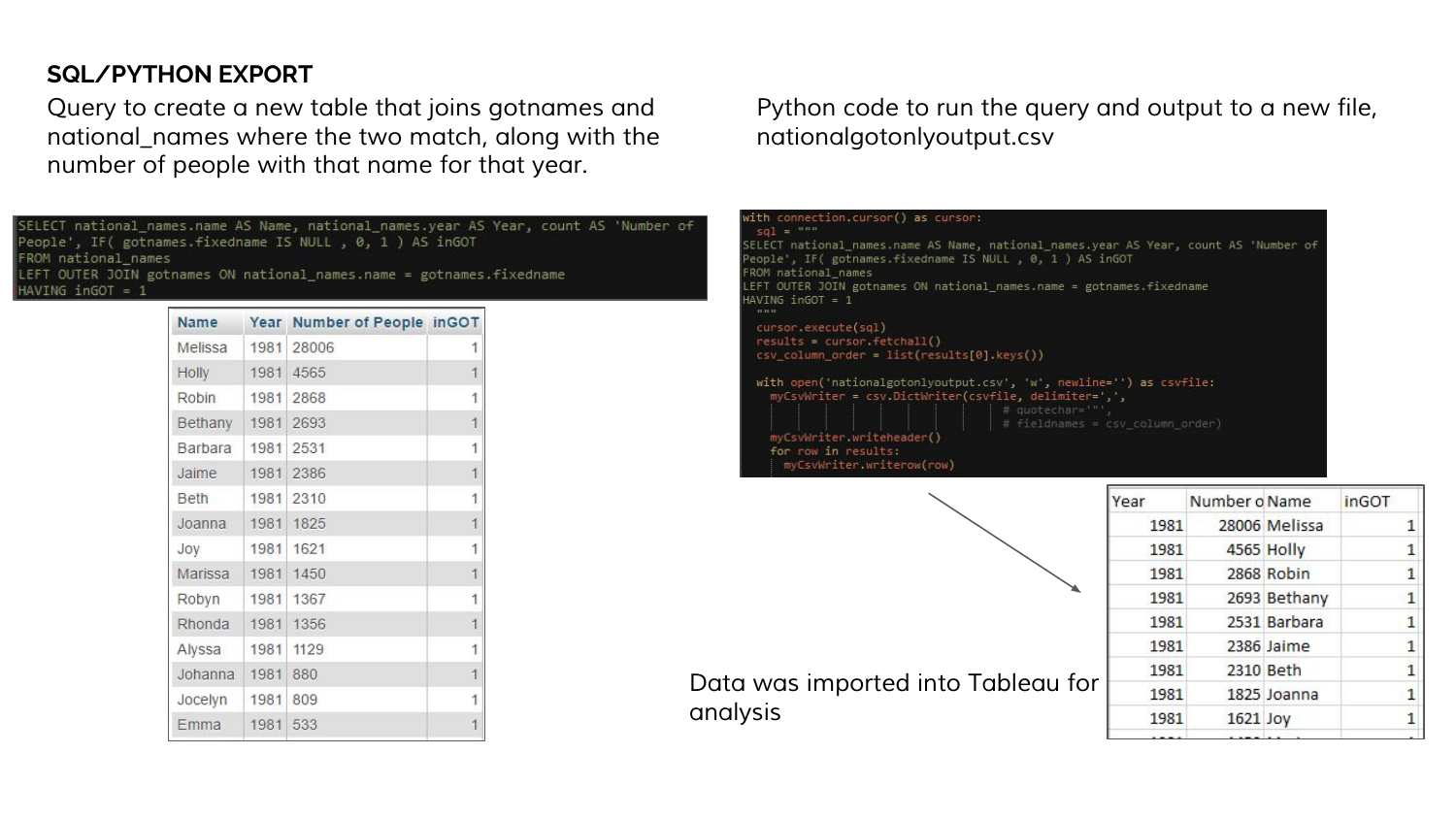#### Analysis

This section provides a series of graphs representing how characters names from prominent families that match U.S. baby names trend according to U.S. census data. The gray area represents all years after ASOIAF's 1996 release, while the dotted line represents the release of HBO's GOT television show.

#### House Stark

Results suggest that ASOIAF/GOT has influenced baby name trends in two instances, Arya and Sansa.

Sansa did not appear in U.S. census rolls from 1981 to 2011, and was first introduced in 2012 with 11 names, increasing marginally each year to 20 names in 2015.

Arva was a name that appeared in U.S. census data from 1981 to 1996 with around 20 persons with that name per year. The name grew in popularity since 96' rising to 498 in GOT's release year. Since that point, the name has substantially increased in U.S. census rolls, nearly doubling the following year eventually to count of 1,732 in 2015.

Jon, however, suffers the inverse. The name regresses from 2,077 instances in 1981 to 2015 instances in 328. Clearly, Jon Snow has not done enough for his namesake.

#### House Lannister

Results suggest that the popularity of ASOIAF/GOT has influenced baby name trends in two instances, Tywin and Tyrion.

Joffrey was in use from 1981 to 1991, but fell out of favor 5 years before ASOIAF's release, never to return.

Tywin first entered U.S. rolls in 2014 and continued in 2015, only introduced after that character appears in the GOT show.

Tyrion first entered the census in 1997, one year after ASOIAF's release. This figure increased from 2011 to 2015 after GOT's release.

Similar to Jon, Jaime suffers a regressing trend. Once again the character fails the name.

## Stark Family, Jon Snow (Eddard, Rickon N/A)



Lannister Family (Tommen, Mrycella, Cersei N/A)

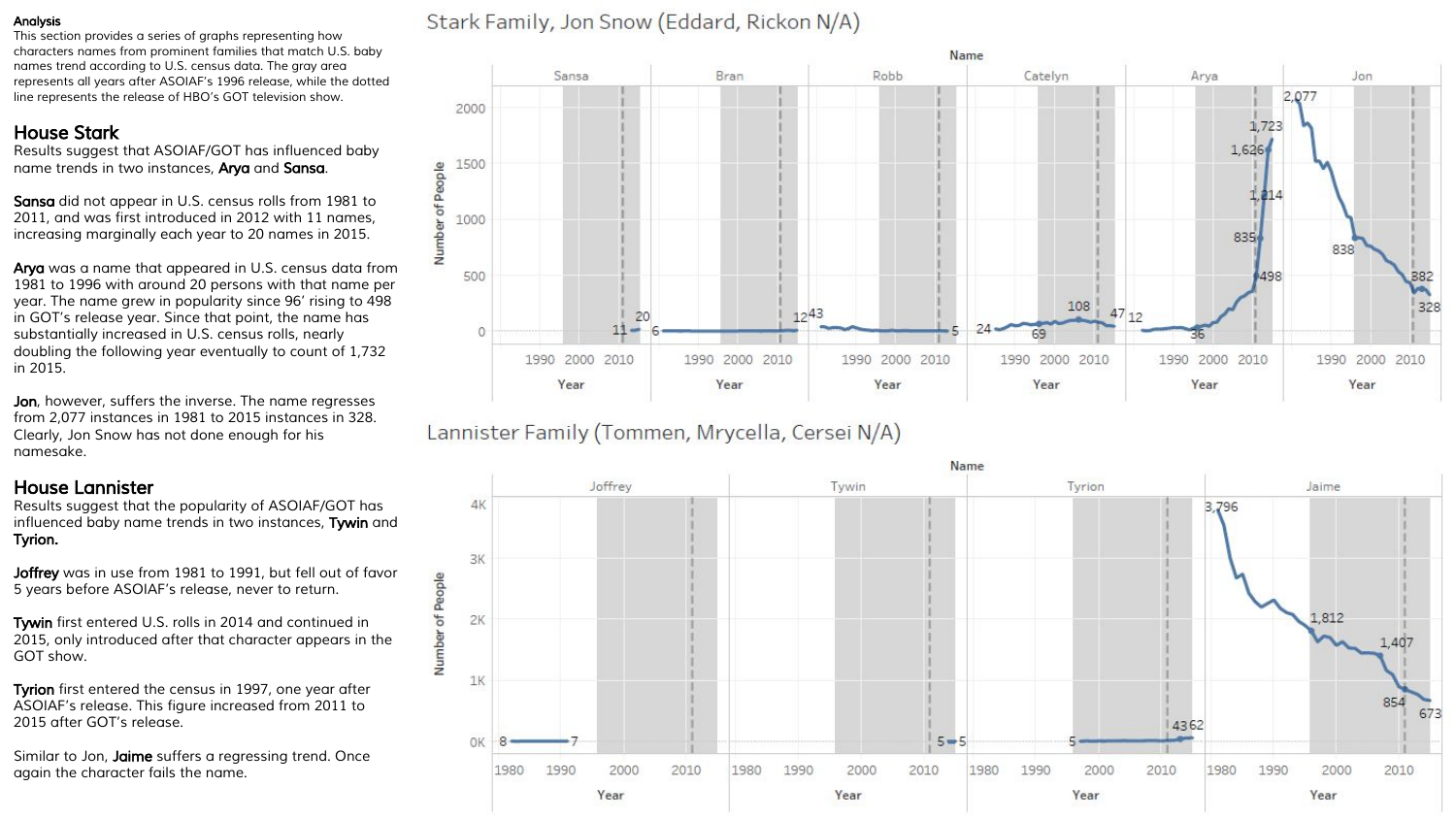#### Greyjoy Family (Victarion, Euron N/A)

#### House Greyjoy

Results are not conclusive if ASOIAF/GOT have influenced baby naming trends surrounding the Greyjoy family.

Balon was last used in 1981 and not again after that year.

**Theon** existed as a name prior to ASOIAF/GOT release. but gradually increased from 2011 to 2015. This may indicate the show's popularity has had an influence.

Asha was more popular than her kin prior to 1981 but results are not clear if ASOIAF/GOT has had any influence. In the show, this character's name changed to Yara and was not present in any of the U.S. census data.

#### House Targaryen

Results suggest that the popularity of Targaryen names have potentially influenced baby name trends in four instances, Daenerys, Nymeria, Baelor, and Aemon.

Daenerys is one of the most popular characters in the ASOIAF universe, and although her name is introduced with ASOIAF's release, the name does not appear in the census rolls until 2011 with GOT's debut. The name has increased by around 20 names per year since 2011, ending with 82 instances in 2015.

Nymeria and Baelor are both introduced after the GOT show's release, and although are minor Targaryen characters in the show, their names are used as pet names, location names, and characters names throughout the ASOIAF/GOT universe.

Brynden Rivers is a bastard with Targaryen blood, and real name of the Three-Eyed Raven. Although his name was used prior to ASOIAF/GOT's release, it experiences periods of increase and decrease after the 1996. It is not conclusive if ASOIAF/GOT have influenced trends around this name.



Targaryen Family (Viserys N/A)

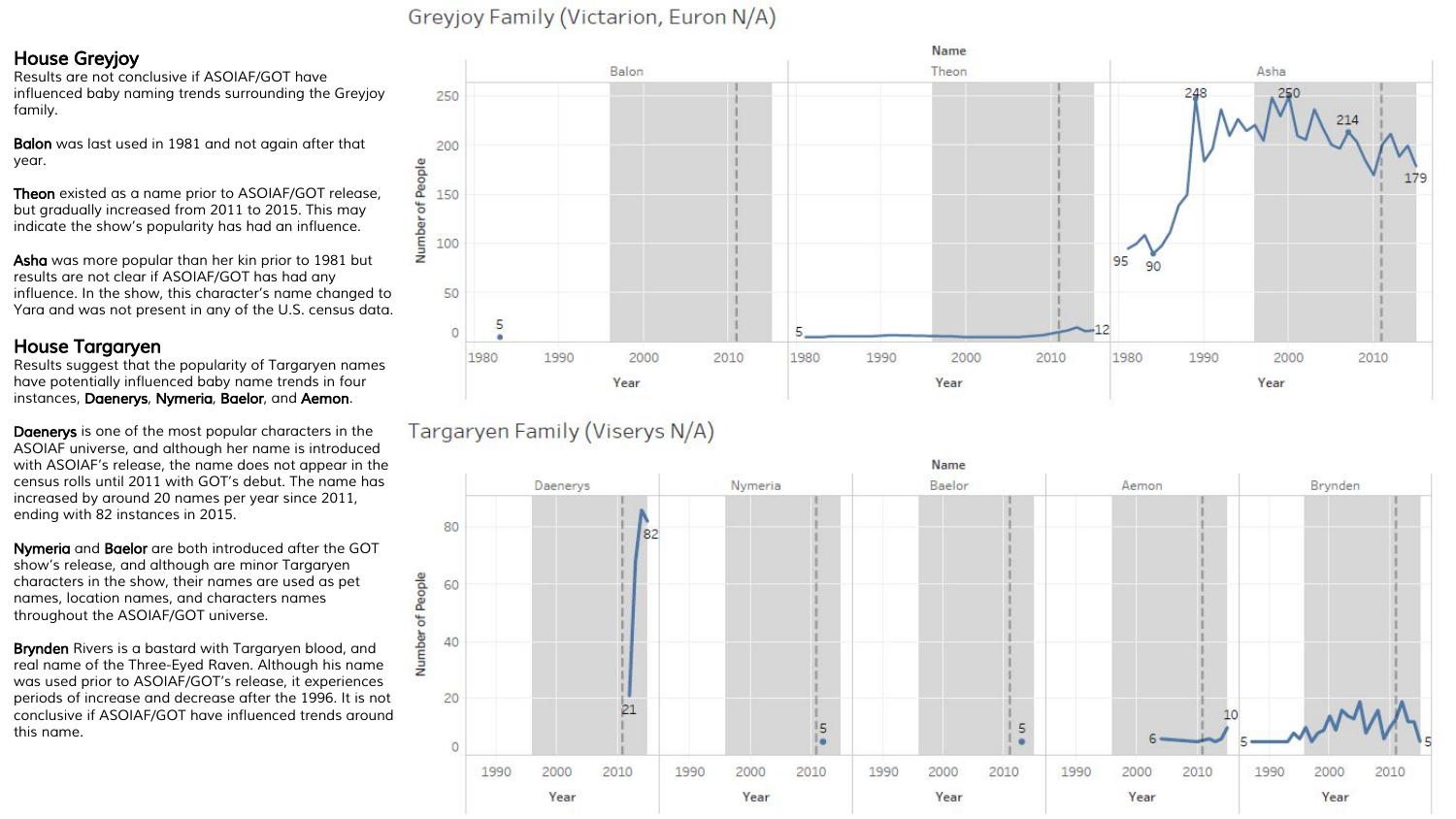#### Brothers Sandor & Gregor Clegane, Oberyn Martell, Shae

#### Brothers Clegane, Shae, Oberyn

Results are not conclusive if ASOIAF/GOT have influenced baby naming trends surrounding Sandor Clegane, Gregor Clegane, or Shae. Results do indicate that Oberyn has potentially influenced naming trends.

Sandor and Gregor were both names uses prior to the 1996 release, but show now signs of significant increase or decrease after ASOIAF/GOT's release.

Oberyn, an extremely popular character after his appearance in GOT, first appears in the US census rolls in 2015 with 14 instances.

#### House Targaryen

Results suggest that the ASOIAF/GOT universe has influenced naming trends in three instances, Beric, Jorah, and Renly.

Ashara was used as a name prior to 1996, but does not show variance after ASOIAF/GOT release that signals any influence.

Beric did not enter U.S. census rolls until 2012, a year after that character's introduction in GOT.

Similar to Ashara, **Edric** appears as a name prior to ASOIAF/GOT and although there is significant variance, there is not enough information to determine the characters have influenced naming trends.

Jorah appears as a name first in 2000, four years after ASOIAF's release. This name increases in popularity from 2013 to 2015.

Renly does not enter the census until 2012, one year after GOT's release with 10 instances, increasing by around 10 each year to a total of 37 in 2015.



## Ashara Dayne, Beric Dondarrion, Edric Storm, Jorah Mormont, Renly Baratheon